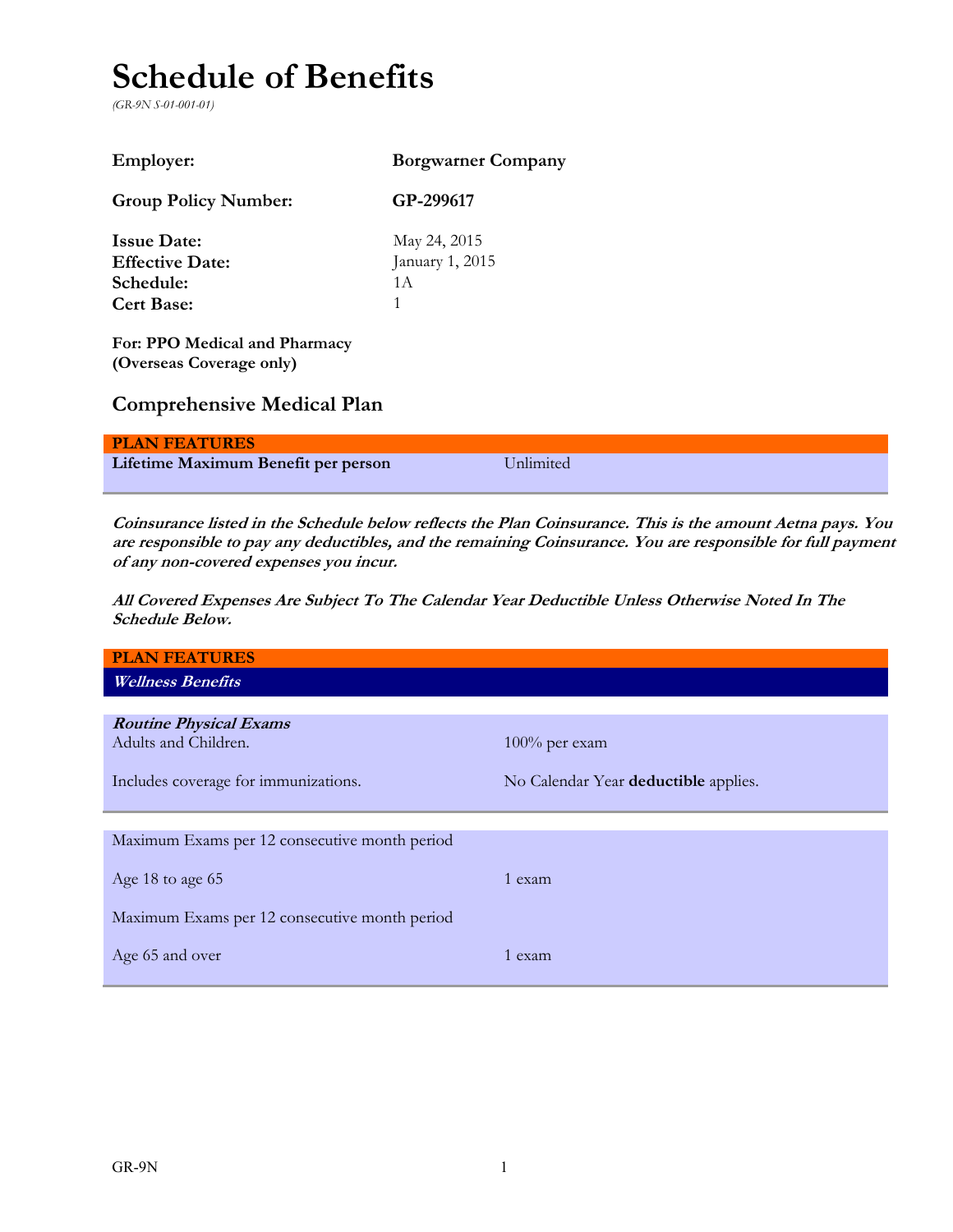| <b>PLAN FEATURES</b><br><b>Wellness Benefits</b> |                                      |
|--------------------------------------------------|--------------------------------------|
| <b>Well Child Exams</b>                          | 100% per exam                        |
| Includes coverage for immunizations.             | No Calendar Year deductible applies. |
| Maximum Exams                                    |                                      |
| Under age 3                                      |                                      |
| first 12 months of life                          | 7 exams                              |
| 13th-24th months of life                         | 3 exams                              |
| 25th-36th months of life                         | 3 exams                              |
| Maximum Exams per 12 consecutive month period    |                                      |
| From age 3 to age 18                             | 1 exam                               |
| <b>Routine Gynecological Exam</b>                | 100% per exam                        |
|                                                  | No Calendar Year deductible applies. |
| Maximum per 12 consecutive month period          | 1 exam                               |
| Routine Cancer Screenings (GR-9N-S-13-15-01)     |                                      |
| Routine Mammography (GR-9N-S-13-15-01)           | $100\%$ per test                     |
| One baseline ages 35-39                          | No Calendar Year deductible applies. |
| Maximum Test per 12 months age 40 and over       | 1 test                               |
|                                                  |                                      |
| Prostate Specific Antigen Test                   | 100% per test                        |
| For covered males age 40 and over.               | No Calendar Year deductible applies. |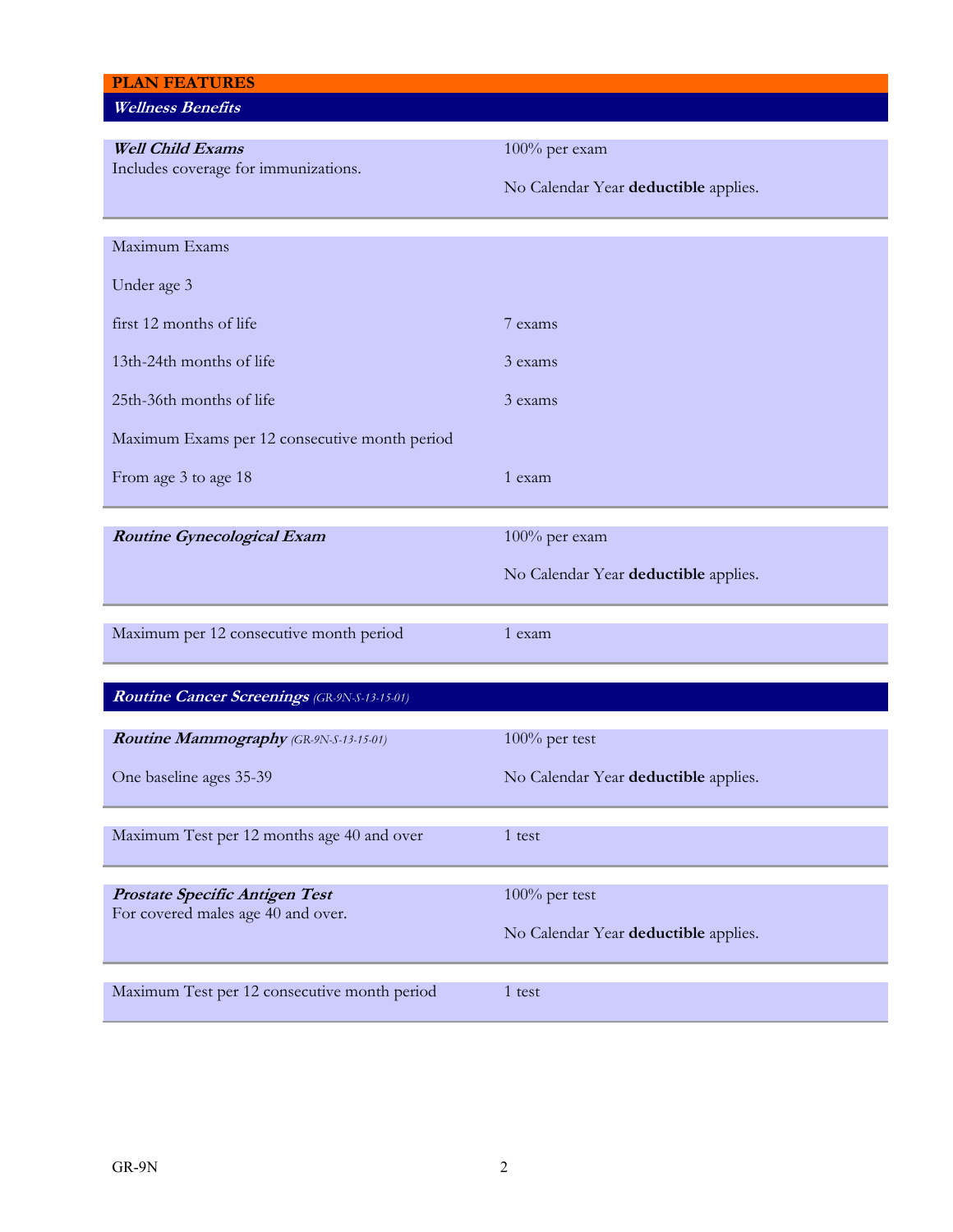| <b>PLAN FEATURES</b>                           |                                                         |
|------------------------------------------------|---------------------------------------------------------|
| Routine Cancer Screenings (GR-9N-S-13-15-01)   |                                                         |
|                                                |                                                         |
| <b>Routine Digital Rectal Exam</b>             | $100\%$ per test                                        |
| For covered males age 40 and over.             |                                                         |
|                                                | No Calendar Year deductible applies.                    |
|                                                |                                                         |
| Maximum exam per 12 consecutive month period   | 1 exam                                                  |
|                                                |                                                         |
|                                                |                                                         |
| <b>Routine Pap Smears</b>                      | $100\%$ per test                                        |
|                                                |                                                         |
|                                                | No Calendar Year deductible applies.                    |
|                                                |                                                         |
| Maximum Tests per 12 consecutive month period  | 1 test                                                  |
|                                                |                                                         |
|                                                |                                                         |
| <b>Fecal Occult Blood Test</b>                 | Payable in accordance with the type of expense incurred |
|                                                | and the place where service is provided.                |
|                                                |                                                         |
|                                                |                                                         |
| Maximum Tests per 12 consecutive month period  | 1 test                                                  |
|                                                |                                                         |
| Sigmoidoscopy                                  | Payable in accordance with the type of expense incurred |
| Age 50 and over                                | and the place where service is provided.                |
|                                                |                                                         |
|                                                |                                                         |
| Maximum Tests per 5 consecutive year period    | 1 test                                                  |
|                                                |                                                         |
| Double Contrast Barium Enema (DCBE)            | Payable in accordance with the type of expense incurred |
| Age 50 and over                                | and the place where service is provided.                |
|                                                |                                                         |
|                                                |                                                         |
| Maximum Benefit per 5 consecutive year period  | 1 test                                                  |
|                                                |                                                         |
| Colonoscopy                                    | Payable in accordance with the type of expense incurred |
| age 50 and over                                | and the place where service is provided.                |
|                                                |                                                         |
|                                                |                                                         |
| Benefit Maximum per 10 consecutive year period | 1 test                                                  |
|                                                |                                                         |
| Family Planning Services (GR-9N-S-10-015-01)   |                                                         |
|                                                |                                                         |
| <b>Family Planning Services</b>                | 100% per visit                                          |
|                                                | No Calendar Year deductible applies.                    |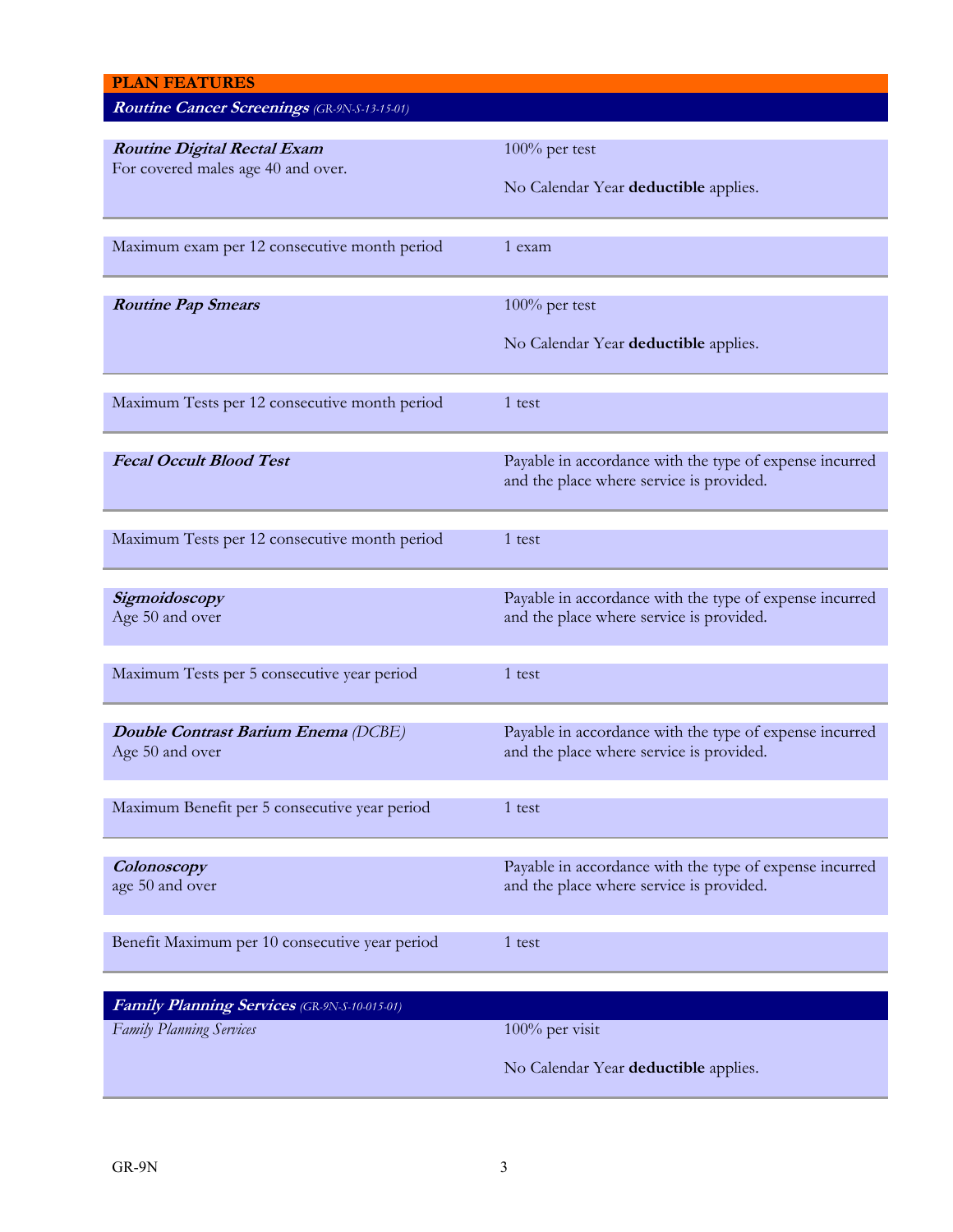| <b>PLAN FEATURES</b>                                                    |                                                                                                     |
|-------------------------------------------------------------------------|-----------------------------------------------------------------------------------------------------|
| Vision Care (GR-9N-S-13-20-01)                                          |                                                                                                     |
|                                                                         |                                                                                                     |
| Eye Examinations (including refraction)                                 | 100% per visit                                                                                      |
|                                                                         |                                                                                                     |
|                                                                         | No Calendar Year deductible applies.                                                                |
|                                                                         |                                                                                                     |
| Maximum Benefit per 24 consecutive month period:                        | 1 exam                                                                                              |
|                                                                         |                                                                                                     |
|                                                                         |                                                                                                     |
| Physician Services (GR-9N-S-13-25-01)                                   |                                                                                                     |
| <b>Physician Office Visits</b>                                          | 100% per visit                                                                                      |
| (non-surgical)                                                          |                                                                                                     |
|                                                                         | No Calendar Year deductible applies.                                                                |
|                                                                         |                                                                                                     |
| <b>Specialist Office Visits</b>                                         | 100% per visit                                                                                      |
|                                                                         |                                                                                                     |
|                                                                         | No Calendar Year deductible applies.                                                                |
|                                                                         |                                                                                                     |
| <b>Physician Office Visit</b>                                           | 100% per visit                                                                                      |
| (Surgery)                                                               |                                                                                                     |
|                                                                         | No Calendar Year deductible applies.                                                                |
|                                                                         |                                                                                                     |
|                                                                         | 100% per visit                                                                                      |
| Physician Services for Inpatient Facility and<br><b>Hospital Visits</b> |                                                                                                     |
|                                                                         | No Calendar Year deductible applies.                                                                |
|                                                                         |                                                                                                     |
| <b>Administration of Anesthesia</b>                                     | 100% per procedure                                                                                  |
|                                                                         |                                                                                                     |
|                                                                         | No Calendar Year deductible applies.                                                                |
|                                                                         |                                                                                                     |
|                                                                         |                                                                                                     |
| <b>Immunizations</b><br>(when not part of the physical exam)            | Payable in accordance with the type of expense incurred<br>and the place where service is provided. |
|                                                                         |                                                                                                     |
|                                                                         |                                                                                                     |
| <b>Prenatal Visits</b>                                                  | Payable in accordance with the type of expense incurred                                             |
|                                                                         | and the place where service is provided.                                                            |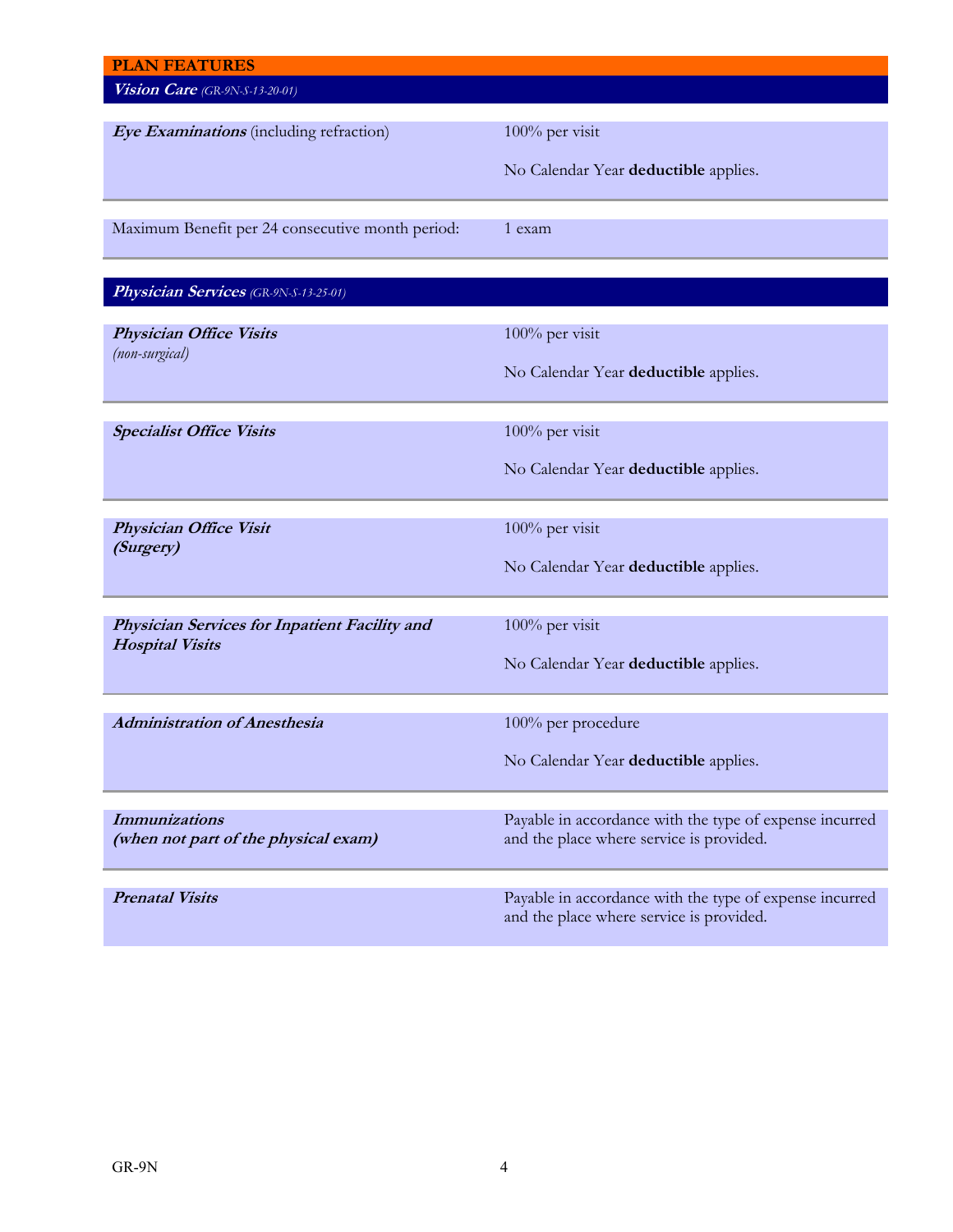| <b>PLAN FEATURES</b>                                                                 |                                                                                                                   |
|--------------------------------------------------------------------------------------|-------------------------------------------------------------------------------------------------------------------|
| <b>Emergency Medical Services</b> (GR-9N-S-13-30-01)                                 |                                                                                                                   |
| <b>Hospital Emergency Facility</b>                                                   | 100% per visit                                                                                                    |
|                                                                                      | No Calendar Year deductible applies.                                                                              |
|                                                                                      |                                                                                                                   |
|                                                                                      |                                                                                                                   |
| <b>Non-Emergency Care in a Hospital Emergency</b>                                    | 50% per visit                                                                                                     |
| Room                                                                                 |                                                                                                                   |
|                                                                                      | No Calendar Year deductible applies.                                                                              |
|                                                                                      |                                                                                                                   |
| <b>Important Notice:</b>                                                             | A separate hospital emergency room deductible applies for each visit to an emergency room for emergency care.     |
|                                                                                      | If you are admitted to a <b>hospital</b> as an inpatient immediately following a visit to an emergency room, your |
| deductible is waived.                                                                |                                                                                                                   |
|                                                                                      | Covered expenses that are applied to the emergency room deductible cannot be applied to any other deductible      |
|                                                                                      | under your plan. Likewise, covered expenses that are applied to any of your plan's other deductibles cannot be    |
| applied to the emergency room deductible.                                            |                                                                                                                   |
|                                                                                      |                                                                                                                   |
| <b>Urgent Medical Services</b> (GR-9N-S-13-30-01)                                    |                                                                                                                   |
|                                                                                      |                                                                                                                   |
| <b>Urgent Medical Care</b>                                                           | 100% per visit                                                                                                    |
| (at a non-hospital free standing urgent care facility)                               | No Calendar Year deductible applies.                                                                              |
|                                                                                      |                                                                                                                   |
|                                                                                      |                                                                                                                   |
| <b>Urgent Medical Care</b><br>(for other than a non-hospital free standing facility) | Refer to Emergency Medical Services and Physician Services<br>above.                                              |
|                                                                                      |                                                                                                                   |
|                                                                                      |                                                                                                                   |
| <b>Outpatient Diagnostic and Preoperative Testing (GR-9N-S-13-35-01)</b>             |                                                                                                                   |
| <b>Complex Imaging Services</b>                                                      |                                                                                                                   |
| <b>Complex Imaging</b>                                                               | 100% per procedure                                                                                                |
|                                                                                      |                                                                                                                   |
|                                                                                      | No Calendar Year deductible applies                                                                               |
|                                                                                      |                                                                                                                   |
| <b>Diagnostic Laboratory Testing</b>                                                 |                                                                                                                   |
| <b>Diagnostic Laboratory Testing</b>                                                 | 100% per procedure                                                                                                |
|                                                                                      | No Calendar Year deductible applies                                                                               |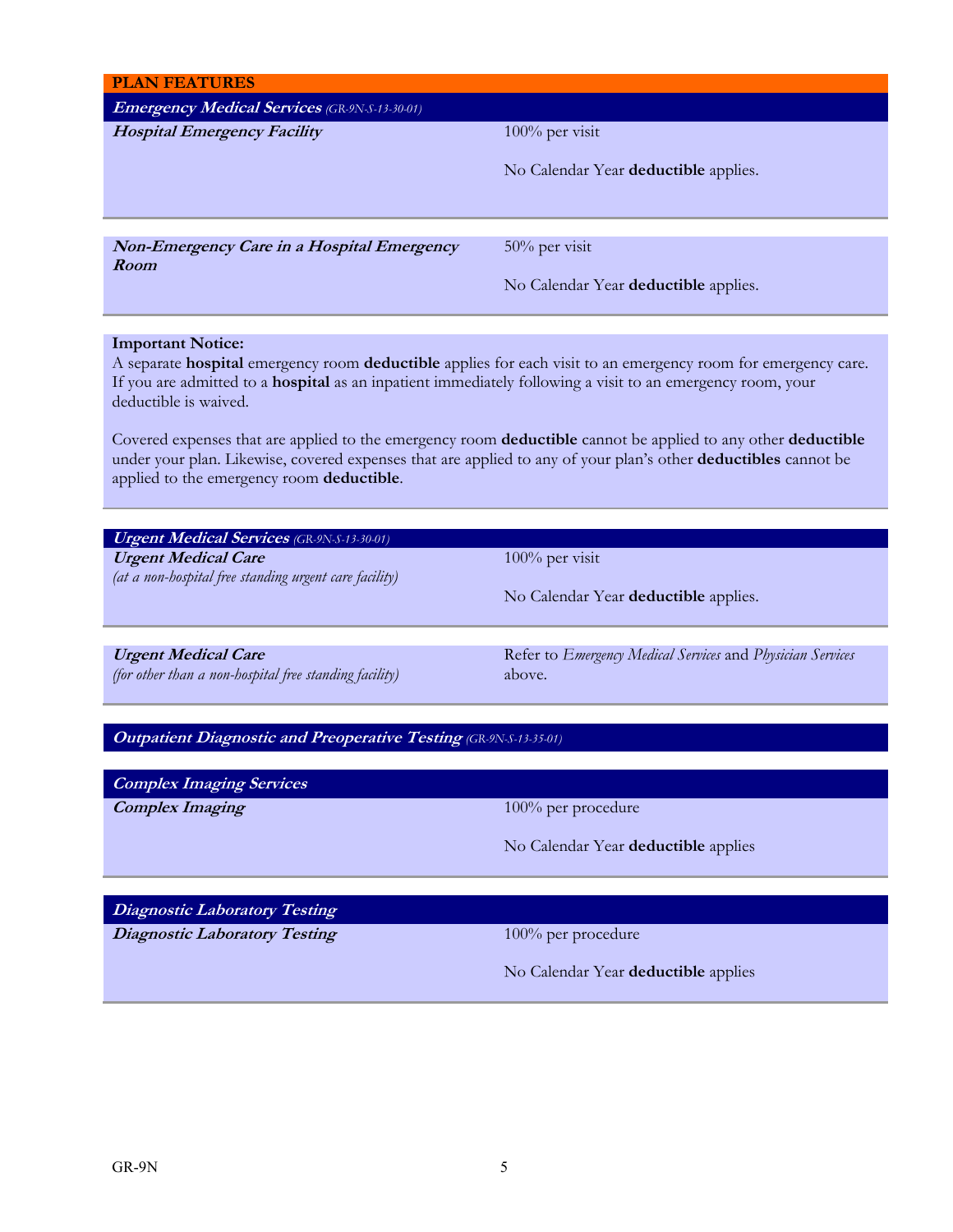#### **PLAN FEATURES**

# **Diagnostic X-Rays (except Complex Imaging Services)**

**Diagnostic X-Rays** 100% per procedure

No Calendar Year **deductible** applies

**Outpatient Surgery** *(GR-9N-S-13-40-01)*

**Outpatient Surgery** 100% per visit/surgical procedure

No Calendar Year **deductible** applies

## **Inpatient Facility Expenses** *(GR-9N-S-13-45-01)*

**Birthing Center** 100% per admission

No Calendar Year **deductible** applies

**Hospital Facility Expenses** Room and Board (including maternity)

Other than Room and Board 100% per admission

**Skilled Nursing Inpatient Facility** 100% per admission

No Calendar Year **deductible** applies

100% per admission

No Calendar Year **deductible** applies

No Calendar Year **deductible** applies

Maximum Days per Calendar Year

120 days

| <b>Specialty Benefits</b> (GR-9N-S-13-50 01) |                                      |
|----------------------------------------------|--------------------------------------|
| <b>Home Health Care</b>                      | 100% per visit                       |
| <i>(Outpatient)</i>                          |                                      |
|                                              | No Calendar Year deductible applies. |
|                                              |                                      |
|                                              |                                      |
|                                              |                                      |
|                                              |                                      |
| Maximum Visits per                           | 120 visits                           |

Calendar Year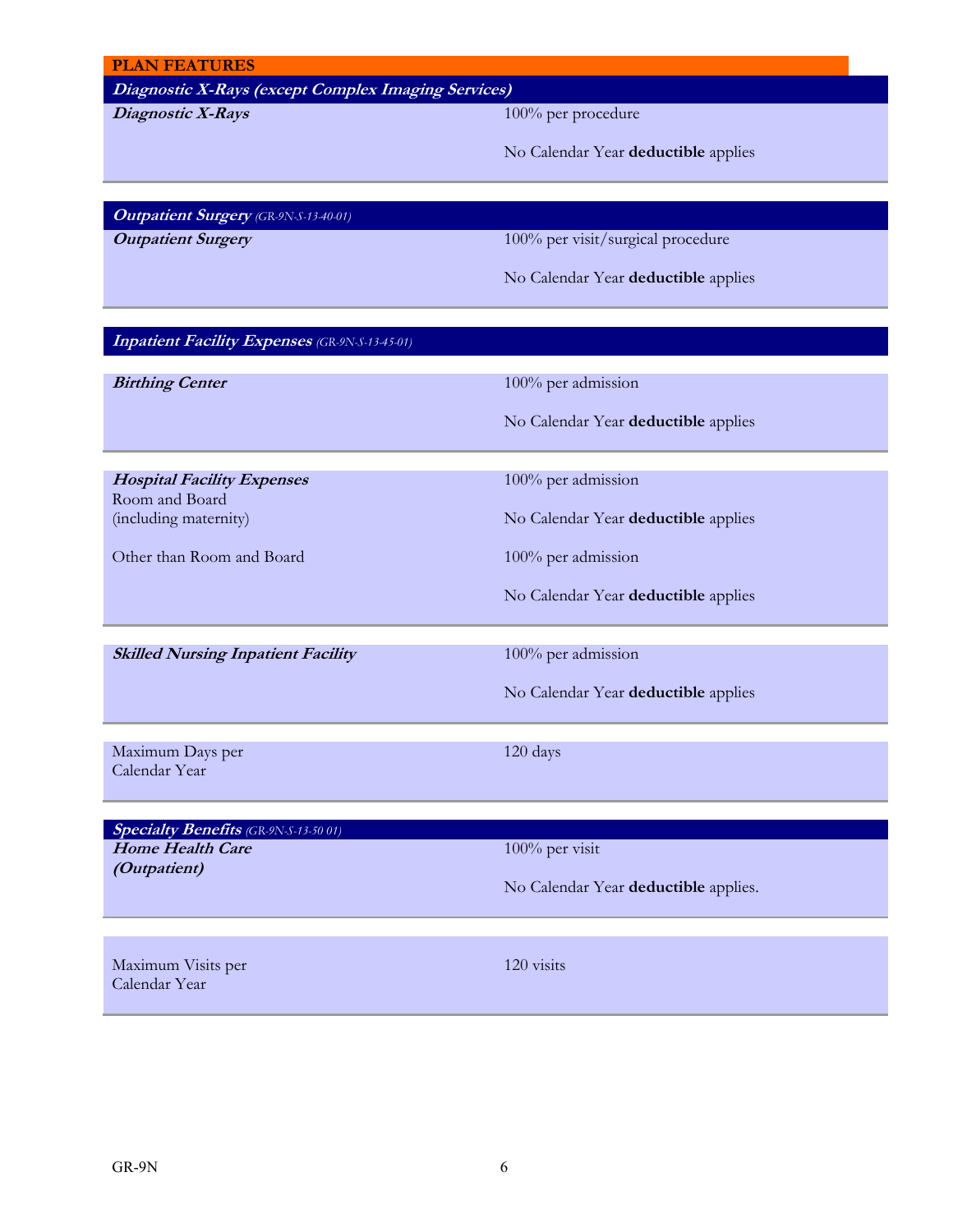| <b>Specialty Benefits</b> (GR-9N-S-13-50 01)<br><b>Private Duty Nursing</b> | 100% per visit                                        |
|-----------------------------------------------------------------------------|-------------------------------------------------------|
| (Outpatient)                                                                |                                                       |
|                                                                             | No Calendar Year deductible applies.                  |
|                                                                             |                                                       |
| Maximum Visit Limit per Calendar Year                                       | 70 Private Duty Nursing Shifts. Up to 8 hours will be |
|                                                                             | deemed to be one private duty nursing shift.          |
| <b>Hospice Benefits</b>                                                     |                                                       |
| <b>Hospice Care - Facility Expenses</b>                                     | 100% per admission                                    |
| (Room & Board)                                                              |                                                       |
|                                                                             | No Calendar Year deductible applies                   |
| <b>Hospice Care</b>                                                         | 100% per admission                                    |
| (Other Expenses during a stay)                                              |                                                       |
|                                                                             | No Calendar Year deductible applies                   |
|                                                                             |                                                       |
| Maximum Benefit per lifetime                                                | 30 days                                               |
|                                                                             |                                                       |
| <b>Hospice Outpatient Visits</b>                                            | 100% per visit                                        |
| (\$5,000 lifetime maximum)                                                  | No Calendar Year deductible applies                   |
|                                                                             |                                                       |
| <b>Infertility Treatment</b> (GR-9N-S-13-55-01)                             |                                                       |
| <b>Basic Infertility Expenses</b>                                           | 100% per visit                                        |
| Coverage is for the diagnosis and treatment of the                          |                                                       |
| underlying medical condition causing the infertility only.                  | No Calendar Year deductible applies                   |
|                                                                             |                                                       |
|                                                                             |                                                       |
| <b>Inpatient Treatment of Mental Disorders</b> (GR-9N S-13-060-01)          |                                                       |
|                                                                             |                                                       |
| <b>Mental Disorders</b>                                                     | 100% per admission                                    |
|                                                                             | No Calendar Year deductible applies                   |
|                                                                             |                                                       |
| Maximum Benefit per Calendar Year                                           | Unlimited days                                        |
|                                                                             |                                                       |
|                                                                             |                                                       |
| <b>Outpatient Treatment of Mental Disorders (GR-9N-S-13-65-01)</b>          |                                                       |
| <b>Mental Disorders</b>                                                     | 50% per visit                                         |
|                                                                             |                                                       |
|                                                                             | No Calendar Year deductible applies                   |
| Maximum Visits per Calendar Year                                            | Unlimited visits                                      |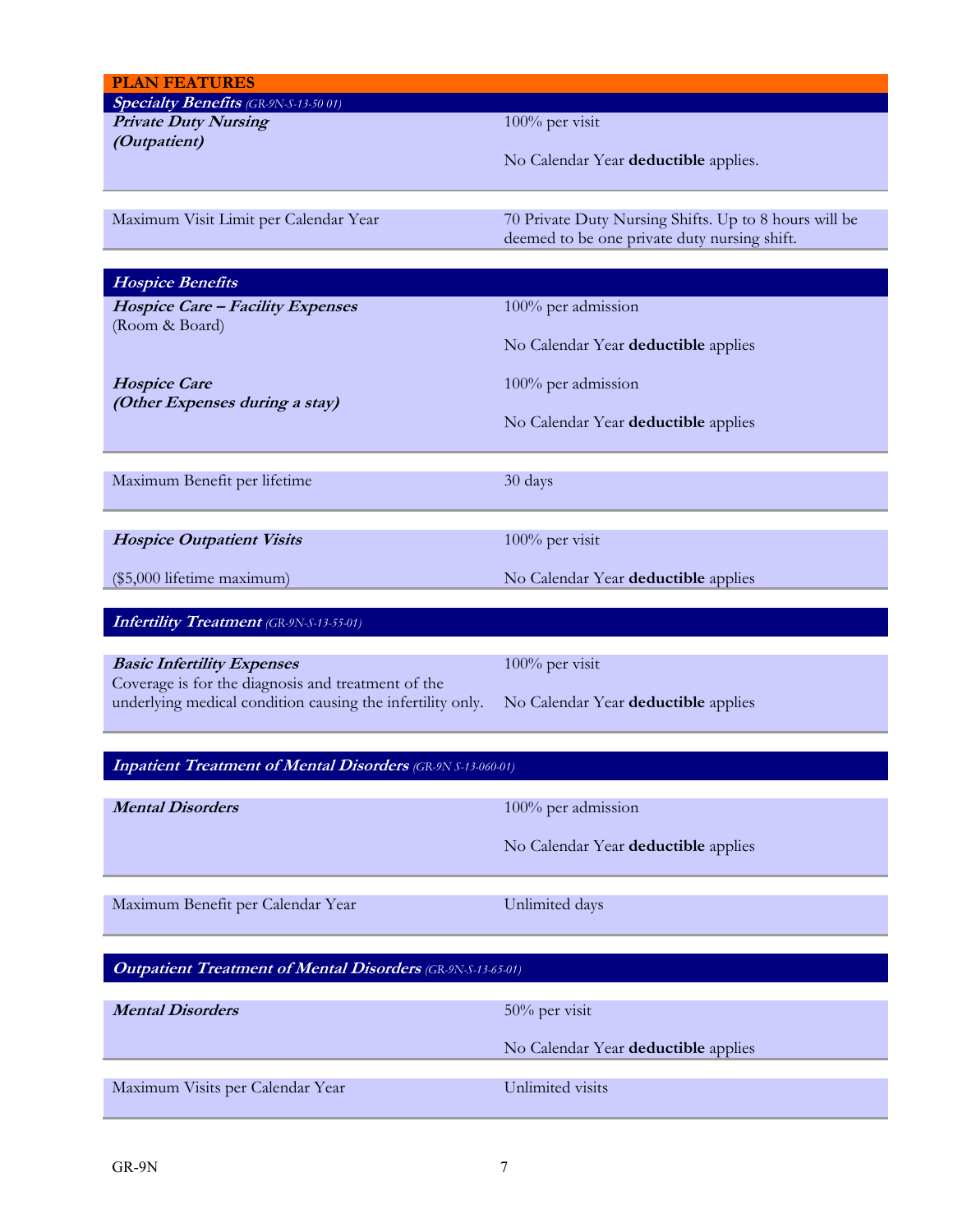| <b>PLAN FEATURES</b>                                                            |                                      |
|---------------------------------------------------------------------------------|--------------------------------------|
| <b>Inpatient Treatment of Alcoholism and Substance Abuse</b> (GR-9N-S-13-70-01) |                                      |
| <b>Inpatient Treatment</b>                                                      | 100% per admission                   |
|                                                                                 |                                      |
|                                                                                 | No Calendar Year deductible applies  |
| Maximum Days per Calendar Year                                                  | Unlimited days                       |
|                                                                                 |                                      |
| <b>Outpatient Treatment of Alcoholism and Substance Abuse</b>                   |                                      |
| <b>Outpatient Treatment</b>                                                     | 50% per admission                    |
|                                                                                 | No Calendar Year deductible applies  |
|                                                                                 |                                      |
| Maximum Visits per Calendar Year                                                | Unlimited visits                     |
|                                                                                 |                                      |
| <b>Transplant Expenses</b>                                                      |                                      |
|                                                                                 |                                      |
| <b>Transplant Facility Expenses</b>                                             | 100% per admission                   |
|                                                                                 | No Calendar Year deductible applies  |
| <b>Transplant Physician Services</b>                                            | 100% per visit                       |
| (including office visits)                                                       | No Calendar Year deductible applies  |
|                                                                                 |                                      |
| Other Covered Health Expenses (GR-9N-S-13-80-01)                                |                                      |
|                                                                                 |                                      |
| <i>Acupuncture</i><br>in lieu of anesthesia                                     | 100% per visit                       |
|                                                                                 | No Calendar Year deductible applies  |
|                                                                                 |                                      |
| Ground, Air or Water Ambulance                                                  | $100\%$ per trip                     |
|                                                                                 | No Calendar Year deductible applies. |
|                                                                                 |                                      |
| Diabetic Equipment, Supplies and Education                                      | 100% per item                        |
|                                                                                 | No Calendar Year deductible applies  |
|                                                                                 |                                      |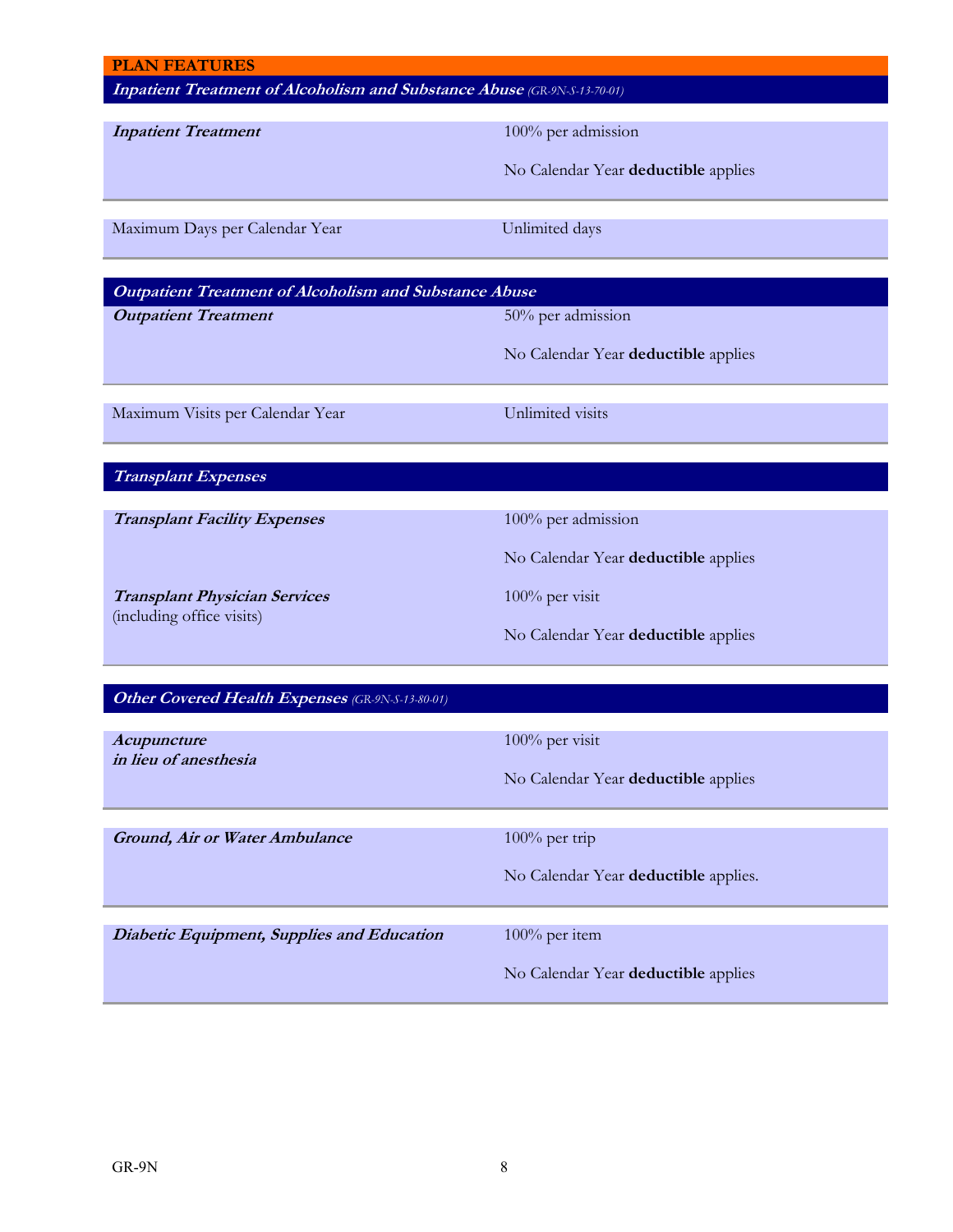| <b>PLAN FEATURES</b>                                                                |                                                                         |
|-------------------------------------------------------------------------------------|-------------------------------------------------------------------------|
| Other Covered Health Expenses (cont'd) (GR-9N-S-13-80-01)                           |                                                                         |
| <b>Durable Medical and Surgical Equipment</b>                                       | 100% per item<br>No Calendar Year deductible applies                    |
| $(GR-9N-S-13-80-01)$<br>Oral and Maxillofacial Treatment (Mouth, Jaws<br>and Teeth) | 100% per visit<br>No Calendar Year deductible applies                   |
| <b>Prescription Drugs</b>                                                           | 100% per prescription or refill,<br>No Calendar Year deductible applies |
| <b>Prosthetic Devices</b><br>$(GR-9N-S-13-80-01)$                                   | 100% per item<br>No Calendar Year deductible applies                    |
| <b>Outpatient Therapies</b> (GR-9N-S-13-90-01)                                      |                                                                         |
| Chemotherapy                                                                        | 100% per visit<br>No Calendar Year deductible applies                   |
| <b>Infusion Therapy</b>                                                             | 100% per visit<br>No Calendar Year deductible applies                   |
| <b>Radiation Therapy</b>                                                            | 100% per visit<br>No Calendar Year deductible applies                   |
| <b>Short Term Outpatient Rehabilitation Therapies</b> (GR-9N-S-13-095-01)           |                                                                         |
| <b>Outpatient Physical, Occupational and Speech</b>                                 | 100% per visit                                                          |

No Calendar Year **deductible** applies

**Therapy**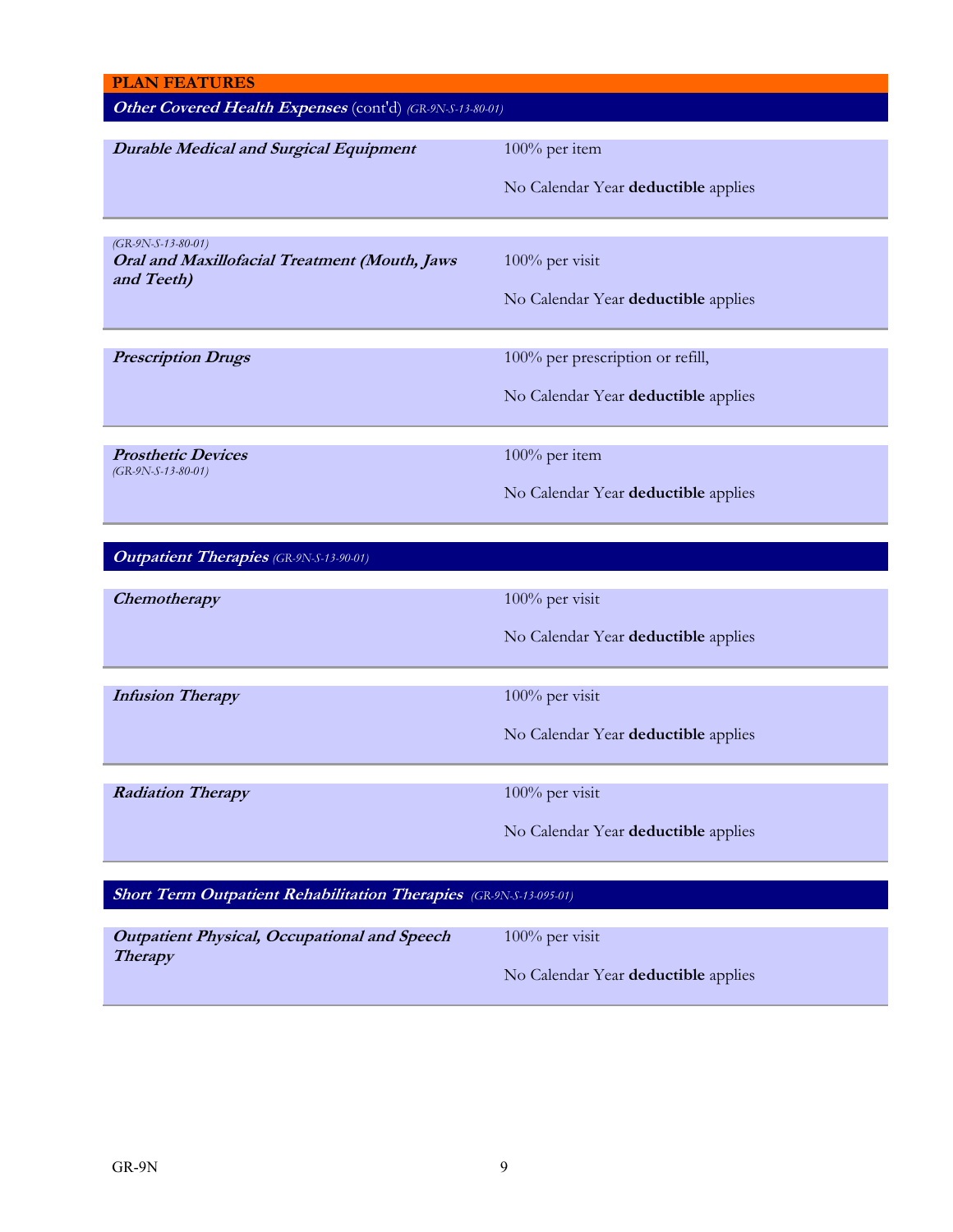| <b>PLAN FEATURES</b>                           |                                      |
|------------------------------------------------|--------------------------------------|
| <b>Spinal Manipulation</b> (GR-9N-S-13-095-01) |                                      |
|                                                |                                      |
| <b>Spinal Manipulation</b>                     | 100% per visit                       |
|                                                |                                      |
|                                                | No Calendar Year deductible applies. |
|                                                |                                      |
|                                                |                                      |
| <b>Global Emergency Assistance Program</b>     | $100\%$ per visit                    |
|                                                |                                      |
| (\$500,000 Calendar Year Maximum)              | No Calendar Year deductible applies. |
|                                                |                                      |

# **Pharmacy Benefit***(GR-9N-S-26-005-01)*

| Coinsurance                   |                                  |                       |                         |
|-------------------------------|----------------------------------|-----------------------|-------------------------|
| <b>PLAN FEATURES</b>          | <b>NETWORK</b>                   | <b>OUT-OF-NETWORK</b> | <b>OUTSIDE THE U.S.</b> |
|                               | (In the U.S.)                    | (In the U.S.)         |                         |
| <b>Prescription Drug Plan</b> | $100\%$ of the <b>negotiated</b> | Covered Under Medical | Covered Under Medical   |
| <i>Coinsurance</i>            | charge                           |                       |                         |
|                               |                                  |                       |                         |

The **prescription drug** plan **coinsurance** is the percentage of **prescription drug covered expenses** that the plan pays after any applicable **deductibles** and **copays** have been met.

Mail Order only mails to locations in the United States.

## **Expense Provisions** *(GR-9N S-09-05 01)*

### **The following provisions apply to your health expense plan.**

This section describes cost sharing features, benefit maximums and other important provisions that apply to your Plan. The specific cost sharing features and the applicable dollar amounts or benefit percentages are contained in the attached health expense sections of this *Schedule of Benefits*.

The insurance described in this *Schedule of Benefits* will be provided under Aetna Life & Casualty (Bermuda) Ltd. Insurance Company's policy form GR-29N.

### **Keep This Schedule of Benefits With Your Booklet.**

### **Coinsurance Provisions** *(GR-9N S-09-020 01)*

### **Coinsurance**

This is the percentage of your **covered expenses** that the plan pays and the percentage of **covered expenses** that you pay. The percentage that the plan pays is referred to as the "**Plan Coinsurance**". Once applicable **deductibles** have been met, your plan will pay a percentage of the **covered expenses**, and you will be responsible for the rest of the costs. The **coinsurance** percentage may vary by the type of expense. Refer to your *Schedule of Benefits* for coinsurance amounts for each covered benefit.